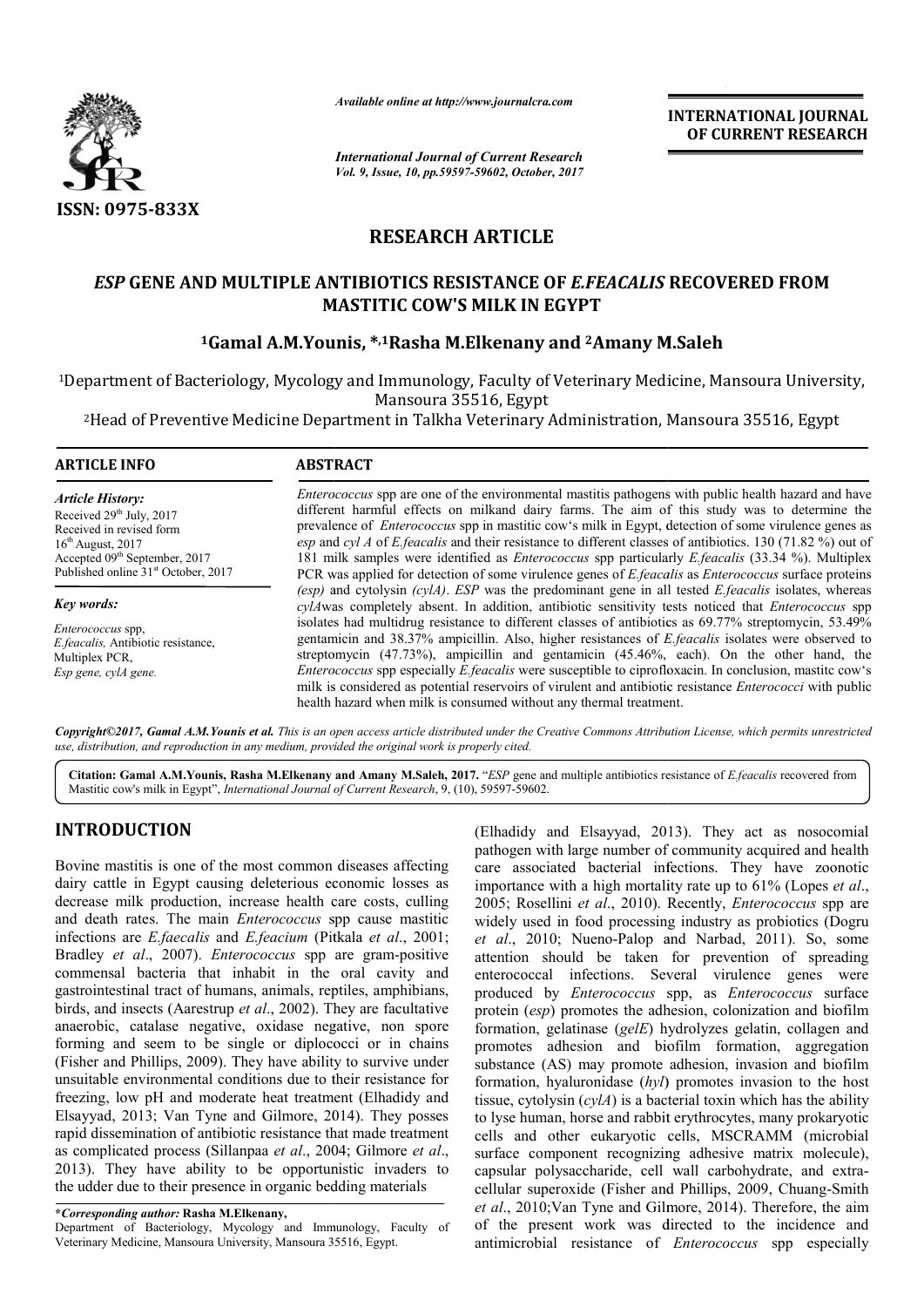*E.faecalis* in mastitic cow's milk in Egypt as well as some of virulence (*cylA* and *esp*) genes of the isolated *E.faecalis* using multiplex polymerase chain reaction (mPCR).

## **MATERIALS AND METHODS**

### **Sampling**

A total of 218 milk samples were collected from lactating cows with clinical or subclinical mastitis of three large dairy herds distributed in Dakahlia government, Egypt during May 2016. The mastitic cases were classified with clinical observation and California mastitis test into clinical (48) and subclinical (133). All milk samples were analysed by microbiological examination.

### **Isolation and identification of** *Enterococcus* **spp**

Mastitic milk samples were cultured by streaking on the surface of membrane *Enterococcus* agar (MEA) (Oxoid) and incubated at 37ºC for 24-48h. The isolated colonies were identified as *Enterococcus* spp by colony characters, Gram's staining and biochemical tests (oxidase test, catalase test, bileaesculin test, and growth on 6.5% NaCL test). All suspected Enterococcalisolates were further tested for heat resistance, growth at pH 9.6, growth at 10ºC and 45ºC, gelatin liquefaction and tellurite tolerance test. All isolates were stored at -20ºC in brain heart infusion broth (Oxoid), containing 15% (v/v) glycerol for further examination.

### **Detection of virulence genes by mPCR**

The *esp* and *cylA* genes of *E.feacalis* harboured virulent roles to the host were detected by Multiplex PCR. Genomic DNA was prepared using the QIAamp DNA Mini kit (Qiagen, Germany, GmbH) according to the manufacturer's protocol with modifications. The DNA amplification was performed according to Vankerckhoven**'**s protocol with primers Metabion (Germany) as illustrated in Table (1), the thermocycler was programmed as following: denaturation at 94°C for 5 min, 35 cycles of denaturation at 94°C for 45 sec, primer annealing at 50°C for 45 sec, DNA extension at 72°C for 45 sec, and the final DNA extension at 72°C for 10 min. The products of PCR were separated by electrophoresis on 1.5% agarose gel

(Applichem, Germany, GmbH) in 1x TBE buffer at room temperature using gradients of 5V/cm. A Gelpilot 100 bp plus Ladder (Qiagen, Germany, GmbH) was used to determine the fragment sizes. The gel was photographed by a geldocumentation system (Alpha Innotech, Biometra) and the data was analyzed through computer software.

### **Antimicrobial susceptibility testing**

Antimicrobial susceptibility of isolated *Enterococcus* spp was performed using the disc diffusion method according to Clinical and Laboratory Standards Institute (CLSI 2011) guidelines on Mueller-Hinton agar (Oxoid). The following discs with antibiotics (Oxoid) were evaluated: aminoglycosides [gentamicin (10 mg) and streptomycin (10 mg)], fluoroquinolone [ciprofloxacin (5 mg)], glycopeptides [vancomycin (30 mg)], penicillins [ampicillin (10 mg)], phenicols [chloramphenicol (30 mg)] and macrolids [nitrofurantoin (300μg)]. After incubation at 37ºC for 24h, the results were interpreted according to CLSI (2011) criteria.

## **RESULTS**

### **Isolation and identification of** *Enterococcus* **spp**

Suspected colonies of *Enterococcus* spp appeared as pinpoint light red to maroon color colony on (MEA). Microscopically, they were identified with gram's stain as gram-positive diplococci. Biochemically, they were catalaseand oxidase negative, therefore they were differentiated from Staphylococcus aureus, bile-esculin test was positive and survived in 6.5% NaCl, so they were differentiated from Streptococcus spp. Tellurite tolerance test was positive for differentiation of *E.feacalis* from other *Enterococcus* spp (Table 2 and Fig. 1,2). The mastitic cases were classified with clinical observation and California mastitis test into clinical (48) and subclinical (133) cases. The prevalence of *Enterococcus* spp, based on cultural and biochemical characteristics, was 71.82% which87.5% in clinical mastitic cases and 66.2% in subclinical mastitic cases. *E.faecalis* was observed as the most prevalent strains of *Enterococcus* spp isolates (44 /130 samples; 87.5 %), while other *Enterococcus* spp were (86 /130 samples; 66.15 %) (Table **3**).

**Table 1. PCR primers and products used for detection of genes encoding for some virulence factors**

| Target gene | Primers            | sequences $5' \rightarrow 3'$ | Amplified product (bp) | Reference                  |
|-------------|--------------------|-------------------------------|------------------------|----------------------------|
| esp         | ESP14F             | AGATTTCATCTTTGATTCTTGG        | 510                    | Vankerckhoven et al., 2004 |
|             | ESP <sub>12R</sub> | AATTGATTCTTTAGCATCTGG         |                        |                            |
| cvlA        | <b>CYTI</b>        | ACTCGGGGATTGATAGGC            | 688                    |                            |
|             | <b>CYTIIb</b>      | GCTGCTAAAGCTGCGCTT            |                        |                            |

| Items | Test                  | E. faecalis (44) | Enterococcus spp (86) |  |  |
|-------|-----------------------|------------------|-----------------------|--|--|
| 1)    | Growth at:            |                  |                       |  |  |
|       | $4^{\circ}$ C         |                  | $^{+}$                |  |  |
|       | $45^{\circ}$ C        | $^{+}$           | $^{+}$                |  |  |
| 2)    | pH 9.6                | $^{+}$           | $^{+}$                |  |  |
| 3)    | Growth in:            |                  |                       |  |  |
|       | $6.5\%$ NaCl          | $^{+}$           | $^{+}$                |  |  |
|       | 0.04% Tellurite       | $^{+}$           |                       |  |  |
| 4)    | Survival at 60°C for: |                  |                       |  |  |
|       | $15 \text{ min}$      | $^{+}$           | $^{+}$                |  |  |
|       | $30 \text{ min}$      | $^{+}$           | $^{+}$                |  |  |
| 5)    | Gelatin liquefaction  | $^{+}$           |                       |  |  |
| 6)    | Catalase              |                  |                       |  |  |
| 7)    | Esculin hydrolysis    | $^+$             | $^{+}$                |  |  |
| 8)    | Oxidase               |                  |                       |  |  |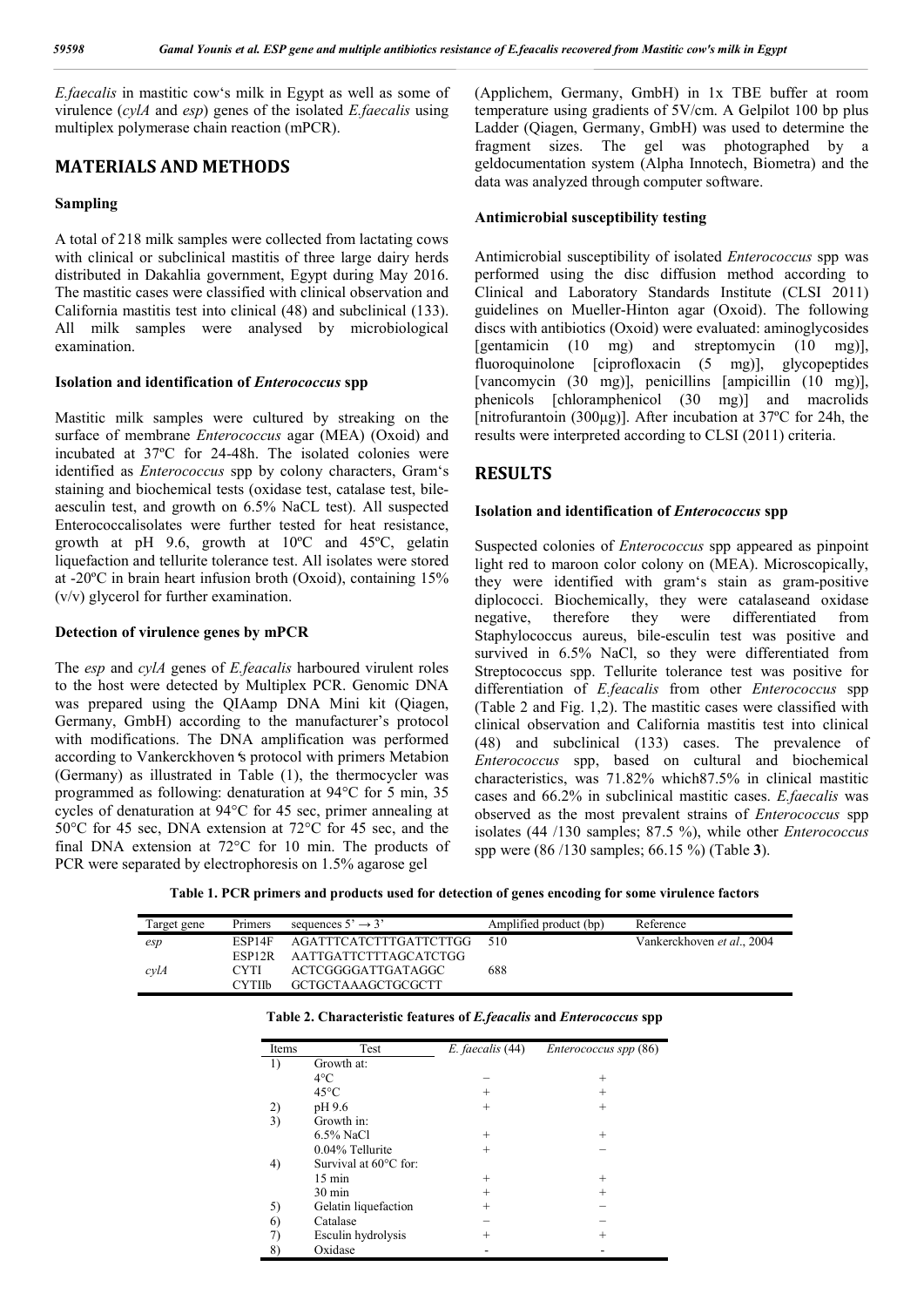**Table 5. Antibiotic suscptability profile of .** *Enterococcus* **isolates**

| Antibiotic discs          | E.feacalis (n=44) |               |               | Other <i>Enterococcus spp</i> $(n=86)$ |             |               | Total (n=130)  |               |               |
|---------------------------|-------------------|---------------|---------------|----------------------------------------|-------------|---------------|----------------|---------------|---------------|
|                           | $S(\% )$          | $I(\%)$       | $R(\%)$       | $S(\% )$                               | $I(\%)$     | $R(\%)$       | $S(\% )$       | $I(\%)$       | $R(\%)$       |
| Ciprofloxacin $(5 \mu g)$ | 44(100%)          |               | $0(0\%)$      | 56(65.11%)                             | 17 (19.77%) | 13(15%)       | $100(76.92\%)$ | 17(13.08%)    | $13(10\%)$    |
| Ampicillin $(10 \mu g)$   | 24(54.54%)        | -             | $20(45.46\%)$ | 53(61.63%)                             |             | 33 (38.37%)   | 5759.23%       |               | 53(40.77%)    |
| Gentamicin $(10 \mu g)$   | 24(54.54%)        |               | 20(45.46%)    | 28(32.56%)                             | 12(13.95%)  | 46(53.49%)    | $52(40\%)$     | 12(9.23%)     | 66(50.77%)    |
| Chloramphenicol (30)      | 22(50%)           | $8(18.18\%)$  | 14 (31.82%)   | 47(54.65%)                             | 14(16.28%)  | 25(29%)       | 69(53.08%)     | $22(16.92\%)$ | $39(30\%)$    |
| $\mu$ g)                  |                   |               |               |                                        |             |               |                |               |               |
| Nitrofurantoin (300       | 21(47.72%)        | $10(22.72\%)$ | 13(29.55%)    | 45(52.33%)                             | 11(12.79%)  | $30(34.88\%)$ | 66(50.77%)     | 21(16.15%)    | 43(33.08%)    |
| $\mu$ g)                  |                   |               |               |                                        |             |               |                |               |               |
| Vancomycin (30 µg)        | 20(45.45%)        | 15(34.09%)    | 9(20.45%)     | 65(75.58%)                             | $8(9.30\%)$ | $13(15.11\%)$ | 85(65.38%)     | 23(17.69%)    | 22(16.92%)    |
| Streptomycin $(10 \mu g)$ | $17(38.64\%)$     | $6(13.64\%)$  | 21(47.73%)    | 15(17.44%)                             | 11(12.79%)  | 60(69.77%)    | 32(24.61%)     | $7(13.08\%)$  | $81(62.31\%)$ |

 $S =$  sensitive, I = intermediate, R = resistant



Figure 1. *Enterococcus* spp under microscope appear as cocci in single or pairs



**Figure 2.** *Enterococcus* **spp appear as pinpoint pink to dark red (maroo (maroon) color on m-***Enterococcus Agar Enterococcus* 



**Figure 3. Agarose gel electrophoresis of multiplex PCR products showing amplification of CylA gene (510) and ESP (688bp) of**  *E.feacalis*; Lane L: DNA molecular weight marker (100 -1500bp), lane Pos: positive control, lane Neg : negative control, lanes 1-10: **negative for CylA gene (510bp) and lane lanes 1-10 positive for ESP (688bp)**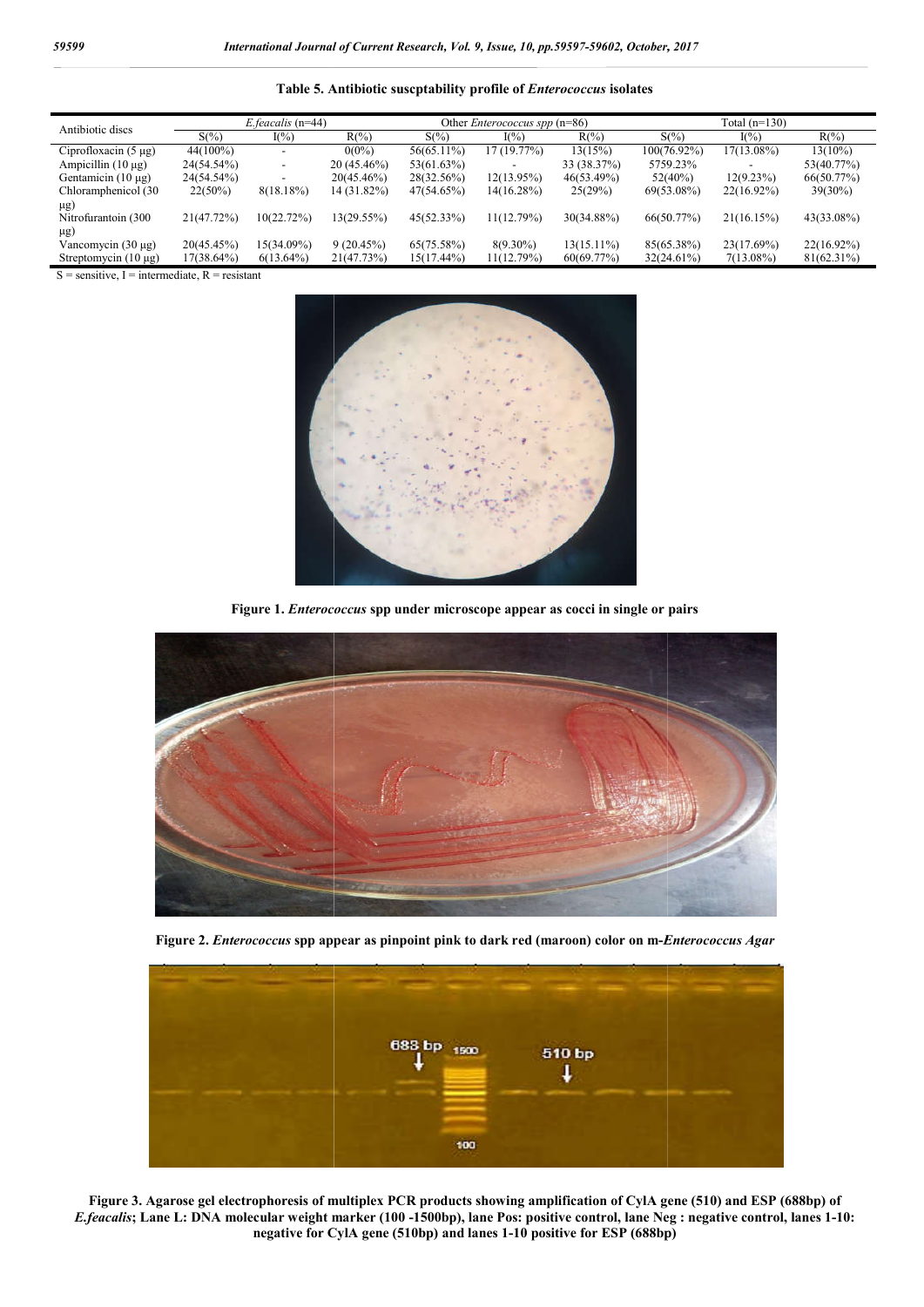### **Detection of virulence factors by mPCR amplification**

The presence of some virulence genes, as *esp* and *cylA* gene, was determined in *E.feacalis* isolates by using multiplex PCR. *Esp* gene was found in all examined isolates (10/10 samples; 100 %) and *cylA* was absent in all examined isolates (0/10 samples; 0 %) (Table **4** and Fig.3).

### **Antimicrobial susceptibility**

Antibiotic resistance tests showed that *Enterococcus*spp were resistant to streptomycin (69.77%), gentamicin (53.49%), ampicillin (38.37%), nitrofurination (35%), cholaramphincol (29%), vancomycin (15%) and ciprofloxacin (15%). Meanwhile, *E.faecalis* isolates were resistant to streptomycin (47.73%), ampicillin (45.46%), gentamicin (45.46%), chloramphenicol (31.82%), nitrofurantoin (29.55%), and vancomycin (20.45%). It had been noticed that *E.faecalis*isolates were sensitive tociprofloxacin (100%) (Table **5**).

## **DISCUSSION**

Bovine mastitis is caused by different virulent strains of bacteria. Recently, *Enterococcus* spp are considered as one of the main causes of environmental mastitis in cows in Egypt as breeding of cows is held under inappropriate conditions (Halasa *et al*., 2009). *Enterococcus* spp were identified with gram's stain, their feature on MEA and with other biochemical tests. These results were compatible in most of biochemical tests with other investigators (Cassenego *et al*., 2011; Nachtigal *et al*., 2013 and Prichula *et al*., 2013). In this study, The prevalence was higher in both clinical and subclinical mastitic cases due to several reasons as low hygienic measures in Egyptian dairy farms with faecal contamination of milk, their commensal characteristic feature and different modern rearing methods for dairy animals outside our country. Few researchers have been searched about this topic in Egypt. The proportions are extinct in other researchers as these results were disagreed with Ebrahimi *et al*. (2008) who detected the presence of *Enterococcus* spp in 4% of subclinical mastitis and absent in clinical mastitis. In addition, Olde *et al*. (2008) who noticed that *Enterococcus* spp were present in 4.7% of clinical mastitic cases in Canada and Kateete *et al*. (2013) who found *Enterococcus* spp were present in 28% of clinical mastitic cases in Uganda. *Enterococcus* spp especially *E.feacalis* have zoonotic importance and harmful effects on human and animal health due to their resistance to antibiotics and their commensal characters. Until now, little information is available about the molecular characteristics of *Enterococcus* spp and their resistance to different types of antibiotics isolated from mastitic cow's milk in Egypt. In this work, *E.faecalis* was observed as the most prevalent strains between *Enterococcus* spp isolates. These results were nearly coincided with Jackson *et al*. (2010) and Furlaneto-Maia *et al*. (2014) who found the presence of 40.7% and 27.77% as E. faecalis from isolated samples, respectively, and compatible with Katholm *et al*. (2012) who noticed that the prevalence of *Enterococcus* spp were high with 78% of examined 4258 Danish dairy herds.

When host gets infected with *Enterococcus* spp, different virulence factors have been produced to colonize and evade the immune system as enterococcaus surface protein (*esp*) and cytolysin (*cylA*). Espgenepromotes the adhesion, colonization and biofilm formation, while *cylA* gene is another one as a bacterial toxin. In the present study, the presence of some virulence genes as *esp* and *cylA* gene was determined in ten of *E.feacalis* isolates using multiplex PCR. *Esp* gene was detected in all tested *E.faecalis* isolates with prevalence of 100%. This result was consistent with previous studies that detected the higher prevalence of esp among clinical isolates (Hendrickx *et al*., 2008; Paganelli *et al*., 2012). However, Hussein (2013) recorded lower prevalence of esp gene (65%). Moreover, the absence of *cylA* was reported by other investigators (Zou *et al*., 2011; Iweriebor *et al*., 2015; El-Shahat *et al*., 2016). Recently, there is a new tendency in Egypt to use *Enterococcus* spp in dairy products. It shouldn't be used in manufacture without molecular screening of a large set of virulence genes. As in this study, high incidence of virulence genes has been observed from mastitic milk which obtained from different dairy farms. The exaggerated and inappropriate usage of antimicrobial drugs in dairy farm animals in Egypt increase public health hazard with the production of antimicrobial resistance bacteria which able to transmit from animals to human with consumption of milk and dairy products leading to difficulty in treatment in both animals and human (Burgos *et al*., 2009).In the present study, antibiotic resistance tests were applied and the results were interrupted according to CLSI (2011) and showed that *Enterococcus* spp were resistant to streptomycin, gentamicin, ampicillin, nitrofurination, cholaramphincol, vancomycin and ciprofloxacin. These results were compatible with other investigators (Ebrahimi *et al*., 2008; Hammad *et al*., 2015; Raafat *et al*., 2016; Xiaohu *et al*., 2016). In contrast, other researchers detected lower rates of resistance to streptomycin and vancomycin (Hammad *et al*., 2015; Xiaohu *et al*., 2016). Concerning the resistance of *E.faecalis* isolates, higher resistance was observed to streptomycin, ampicillin, gentamicin, chloramphenicol, nitrofurantoin and vancomycin. Nearly similar observation of resistance to streptomycin was found by Oli *et al*. (2012). Moreover, the resistance of *E.faecalis* isolates to ampicillin and nitrofurantoin were parallel to that observed by Hussein (2013) but were conflicted with Castillo – Rojas *et al.* (2013) who found a higher resistance rate of *E.faecalis* to ampicillin (88.2%). Also, the resistance of *E.faecalis* to gentamicin was reported previously by Gajan *et al*. (2013) and Sadek *et al*. (2014) in percentage of 36.2% and 44.7%, respectively, but lower rate of gentamicin resistance was observed by Hussein (2013) in percentage of 20%. As well, its resistance to chloramphenicol was coincided with Pimentel *et al*. (2007) who found the resistance with 32%, while another study detected no resistance to chloramphenicol (Hussein 2013). In addition, its vancomycin resistance was comfortable with Furlaneto-Maia *et al*. (2014), but conflicted with Kürekci *et al*. (2016) who recorded lower resistance toward vancomycin with 5%.

However, all *E.faecalis* isolates were sensitive tociprofloxacin 44(100%) and this attributed to low usage of this antibiotic in treatment of cows in Dakahlia government. These results were coincided with Sadek *et al.* (2014) who detected 100% of *E.faecalis* isolates were sensitive to ciprofloxacin in Assuit, but were conflicted with Olawale *et al*. (2010) and Oli *et al*. (2012) who recorded 20% and 14.10% resistance to ciprofloxacin, respectively. However, this study demonstrated the emergence of multiple antibiotic resistance *Enterococcus* strains that is considered alarming to the failure of enterococcal infection therapy. Unfortionatly, it is difficult to accurate estimation of the relation between human and animal usage of antibiotics on the spread of antibiotic-resistant bacteria in Africa and particularly in Egypt due to the surveillance systems are inadequate.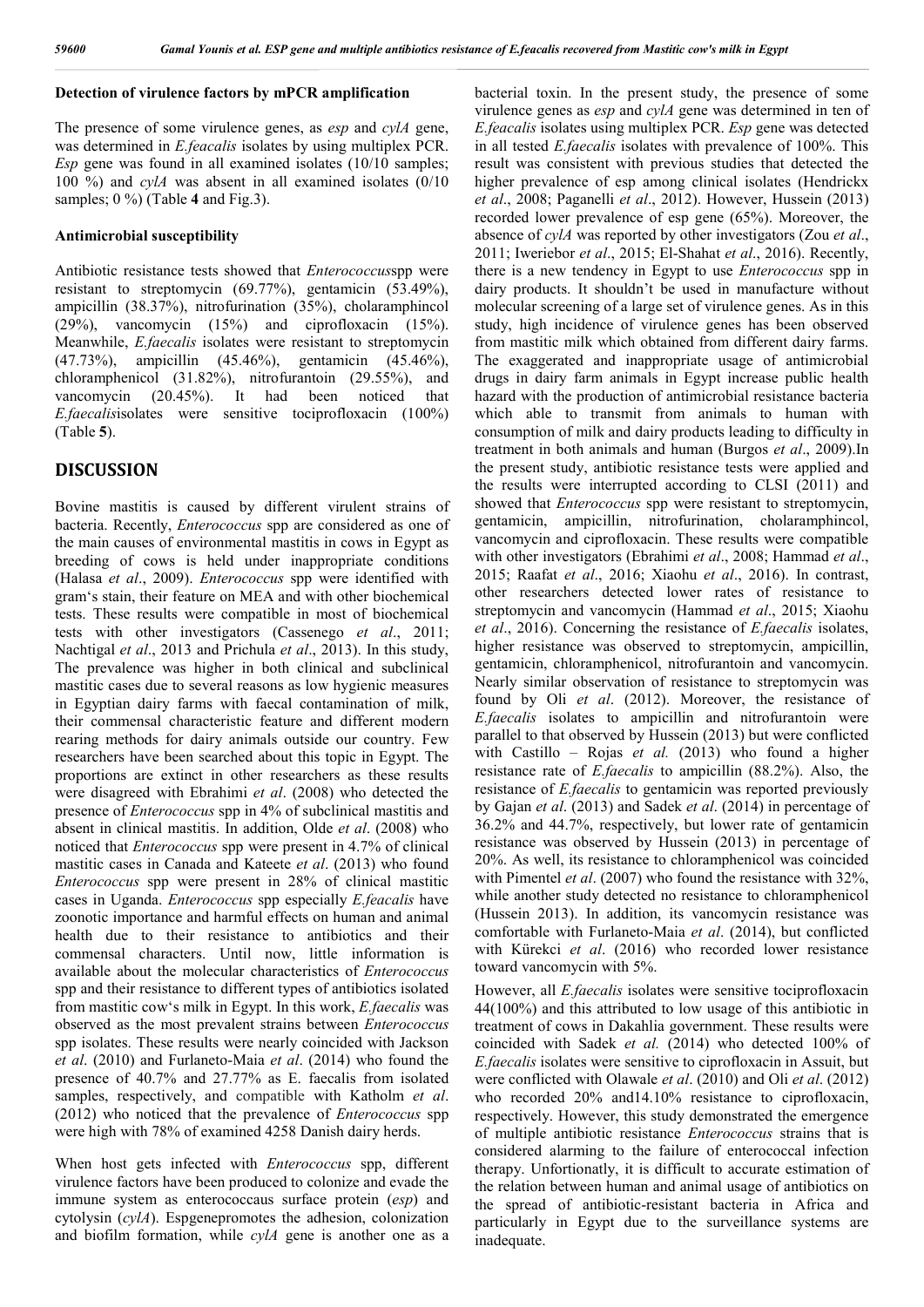#### **Conclusion**

*Enterococcus* spp have harmful effects on farm animals because they posses different virulence genes. *E.feacalis* has been considered as indicator for fecal contamination and unhyaginic measures in dairy farms causing different health problems in human and animals. Raw milk from cows is considered as potential reservoirs of antibiotic resistance and virulent enterococci with public health hazard when milk is consumed without any thermal treatment. Further studies are required to assess the roles of *Enterococcus* spp and *E.feacalis* especially in mastitc cow's milk in Egypt to avoid unsafety consumption of fresh raw milk in dairy products.

#### **Acknowledgement**

Special thanks to Prof. Dr. Essam M. Mahmoud, Faculty of Veterinary Medicine, Mansoura University for assistance in collection of samples.

### **REFERENCES**

- Aarestrup, F.M., Hasman, H., Jensen, L.B., Moreno, M., Herrero, I.A., Dominguez, L. 2002.Antimicrobial resistance among enterococci from pigs in three European countries. *Appl. Environ. Microbiol*., 681 10: 4127-4129.
- Bradley, A.J., Leach, K.A., Breen, J.E., Green, L.E., Green, M.J. 2007.Survey of the incidence and aetiology of mastitis on dairy farms in England and Wales. *Vet Rec*., 160: 253- 257.
- Burgos, M.J.G., Lopez, R.L., Abriouel, H., Omar, N.B., Galvez, A. 2009.Multilocus Sequence Typing of *Enterococcus* faecalis from Vegetable Foods Reveals Two New Sequence Types. *Food borne Pathogens and Disease*. 6(3): 321-327.
- Cassenego, A.P.V., D'Azevedo, P.A., Ribeiro, A.M.L., Frazzon, J., Van Der Sand, S.T., Frazzon, A.P.G. 2011.Species distribution and antimicrobial susceptibility of Enterococci isolated from broilers infected experimentally with Eimeria spp. and fed with diets containing different supplements. *Braz J Microbiol.,* 42 (2): 480-488.
- Castillo Rojas, G., Mazar Hiriart, M., Leon, S.P., Rosa, I., Agis-Juárez, R.A., Huebner, J., López-Vidal, Y. 2013. Comparison of *Enterococcus*faecium and *Enterococcus* faecalisstrains isolated from water and clinical samples, antimicrobial susceptibility and genetic relationships. PLOS ONE. 8 (4): 1-10.
- Chuang-Smith, O.N., Wells, C.L., Henry-Stanley, M.J.,Dunny, G.M. 2010.Acceleration of *Enterococcus* faecalis biofilm formation by aggregation substance expression in an ex vivo model of cardiac valve colonization. PLOS ONE.5:15798.
- CLSI (Clinical and Laboratory Standards Institute) 2011. Performance standards for antimicrobial susceptibility testing; twentieth informational supplement. In CLSI Document M100-S21, J.A. Pp. 84–87. Wayne, PA: Clinical and Laboratory Standards Institute.
- Dogru AK, Gencay YE, Ayaz ND. 2010. Comparison of virulence gene profiles of *Enterococcus* faecium and *Enterococcus* faecalis chicken neck skin and faeces isolates. KafkasUnv. Vet. Fak.Derg., 16 (A): 129 -133.
- Ebrahimi A, Nikookhah F, Nikpour S, Majiian F, Gholami M. 2008. Isolation of Streptococci from milk samples of normal, acute and subclinical mastitis cows and

determination of their antibiotic susceptibility patterns. *Pak. J. Biol. Sci*., 11: 148-150.

- Elhadidy M, Elsayyad A. 2013. Uncommitted role of enterococcal surface protein, Esp, and origin of isolates on biofilm production by *Enterococcus* faecalis isolated from bovine mastitis. *J MicrobiolImmunol Infect*, 46: 80-84.
- El-Shahat A, Hussien H, Hussan Z, Abdella W. 2016. Genotyping and Virulence Genes of *Enterococcus faecalis*  Isolated Form Kareish Cheese and Minced Meat in Egypt.Microbiology. 11: 133-138.
- Fisher K, Phillips C. 2009. The ecology, epidemiology and virulence of *Enterococcus*. Microbiology. 155: 1749-1757.
- Furlaneto-Maia L, Rocha KR, Henrique FC, Giazzi A, Furlaneto MC. 2014. Antimicrobial Resistance in *Enterococcus* spp Isolated from Soft Cheese in Southern Brazil. *Adv. Microbiol*., 4 (3):175-181.
- Gajan EB, Shirmohammadi A, Aghazadeh M, Alizadeh M, Deljavan A, Ahmadpour F. 2013. Antibiotic resistance in *Enterococcus faecalis* isolated from hospitalized patients*. J Dental Res. Dental Clin. Dental Prospect*, 7(2):102-104.
- Gilmore MS, Lebreton F, van Schaik W. 2013.Genomic transition of enterococci from gut commensals to leading causes of multidrug-resistant hospital infection in the antibiotic era. *Curr.Opin.Microbiol*., 16: 10-16.
- Halasa T, Nielen M, De Roos AP, Van Hoorne R, de Jong G, Lam TJ, Van Werven T, Hogeveen H. 2009. Production loss due to new subclinical mastitis in Dutch dairy cows estimated with a test-day model. *J. Dairy Sci*., 92: 599-606.
- Hammad AM, Hassan HA, Shimamoto T. 2015. Prevalence, antibiotic resistance and virulence of *Enterococcus*spp.In Egyptian fresh raw milk cheese. *Food Control*, 50: 815- 820.
- Hendrickx AP, Bonten MJ, van Luit-Asbroek M, Schapendonk CM, Kragten AH, Willems RJ. 2008. Expression of two distinct types of pili by a hospital-acquired *Enterococcus* faecium isolate. *Microbiology*, 154: 3212-3223.
- Hussein N. 2013. Detection of some virulence factors of *Enterococcus faecalis* isolated from raw milk by Multiplex PCR. *J al-qadisiyah for Pure Science*, 18: 1-14.
- Iweriebor BI, Obi LC, Okoh AI. 2015. Virulence and antimicrobial resistance factors of *Enterococcus* spp. Isolated from fecal samples from piggery farms in Eastern Cape, South Africa BMC. *Microbiology*, 15: 136.
- Jackson CR, Lombard JE, Dargatz DA, Fedorka-Cray PJ. 2010. Prevalence, species distribution and antimicrobial resistance of enterococci isolated from US dairy cattle. *Letters in Applied Microbiology*, 52: 41-48.
- Kateete DP, Kabugo U, Baluku H, Nyakarahuka L, Kyobe S, Okee M, Najjuka CF, Joloba ML. 2013. Prevalence and Antimicrobial Susceptibility Patterns of Bacteria from Milkmen and Cows with Clinical Mastitis in and around Kampala, Uganda. PLoS ONE. 8(5): e63413.
- Katholm J, Bennedsgaard TW, Koskinen MT, Rattenborg E. 2012. Quality of bulk tank milk samples from Danish dairy herds based on real-time polymerase chain reaction identification of mastitis pathogens. *J Dairy Science*, 95: 5702-5708.
- Kürekci C, Pehlivanlar SO, Yipel M, Aslantaş O, Gündoğdu A. 2016.Characterisation of Phenotypic and Genotypic Antibiotic Resistance Profile of Enterococci from Cheeses in Turkey Korean. *J Food SciAnimResour*., 36(3): 352-358.
- Lopes M, Ribeiro T, Abrantes M, Figueiredo Marques J,Tenreiro R, Crespo MTB. 2005. Antimicrobial resistance profiles of dairy and clinical isolates and type strains of enterococci. *Int. Food Microbiol*., 103: 191-198.